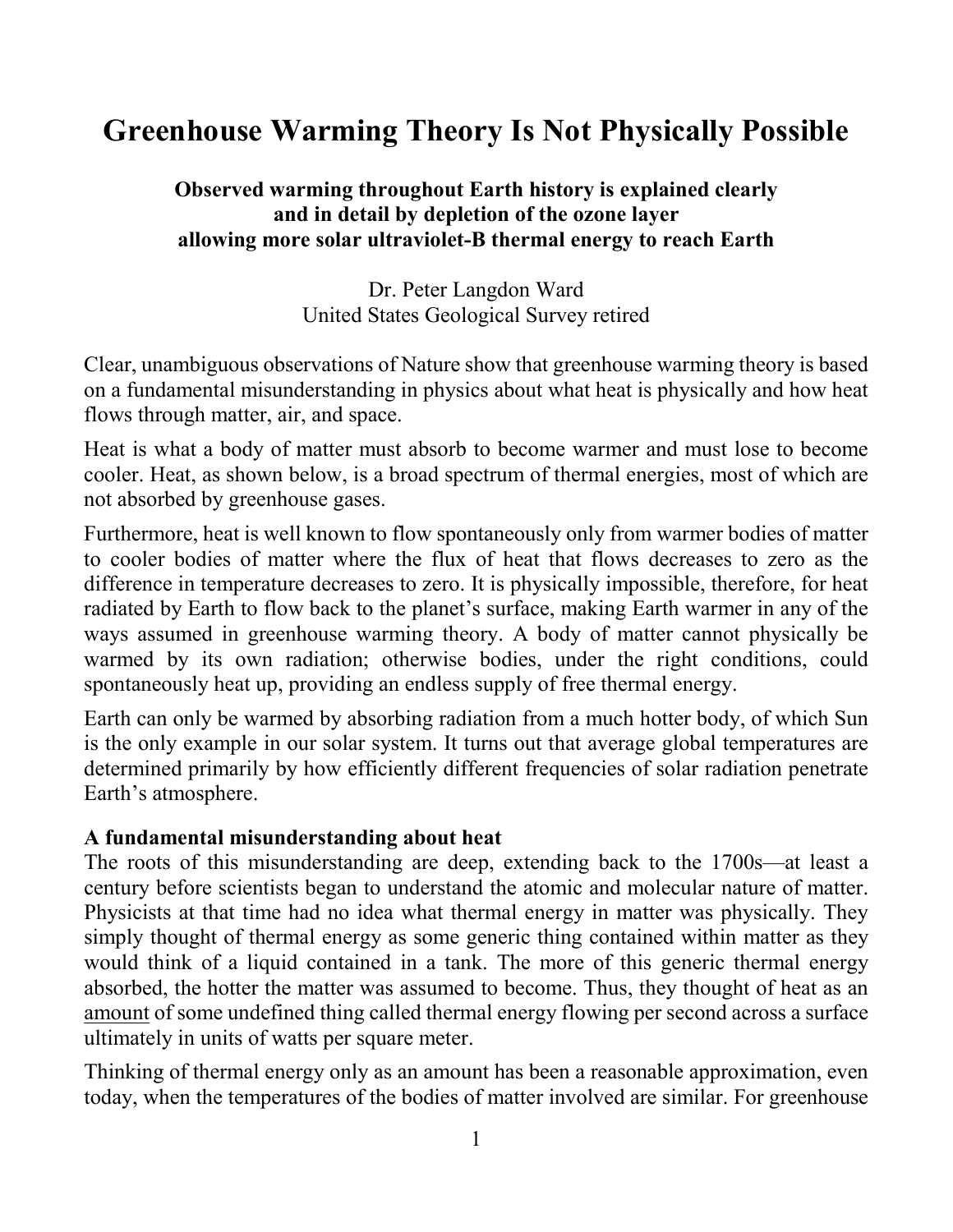warming theory, however, this thinking breaks down catastrophically because Sun, which clearly warms Earth, is twenty times hotter than Earth.

Climate scientists currently assume that thermal energy radiated by Sun is the same physical thing as thermal energy radiated by Earth except Sun radiates a much greater amount of it. Yet today we observe clearly that the physical properties of radiation from Sun are significantly different from the physical properties of radiation from Earth. Solar radiation, even in small amounts, includes visible light and ultraviolet radiation, which causes sunburn, skin cancer, cataracts, and mutations of DNA. Radiation from Earth, on the other hand, does not include visible light and cannot cause any of these chemical changes no matter how great the amount. Thus, contrary to current thinking in terms of simple amount, the physical properties of radiation from Sun are actually distinctly different from the physical properties of radiation from Earth.

#### **The physical properties of heat**

Visible light has two main physical properties: frequency of oscillation, which is equivalent to color, and amplitude of oscillation, which is equivalent to intensity or brightness of that color. Visible light, in fact, contains a whole spectrum of colors that we see in a rainbow or when white light is passed through a prism, ranging from different shades of red, to orange, to yellow, to green, to blue, to violet.

Thermal radiation, the radiation from a body of matter caused by its temperature, is well known to be the electromagnetic spectrum ranging from extremely low frequency radio signals oscillating at a few cycles per

second, to microwaves, to infrared radiation, to visible light oscillating at hundreds of trillions of cycles per second, to ultraviolet radiation, to X-rays, to gamma rays oscillating at nearly one billion trillion cycles per second.

All these frequencies of oscillation are always present simultaneously in matter, air and space, but depending on the temperature of the emitting body, the amplitude of oscillation at each frequency of oscillation ranges from insignificant to dominant. In other words, these amplitudes of oscillation increase, especially at high frequencies, with increasing temperature of the radiating body of matter.

By the late 1800s, many physicists were measuring the physical properties of radiation. In 1900, Max Planck, one of the fathers of modern physics, developed, by trial and error, an equation, now known as Planck's law, that accurately calculates all observations of the distribution of frequencies of oscillation and their amplitudes of oscillation as a function of the temperature of the radiating body.



*A prism disperses white light into its frequency components.*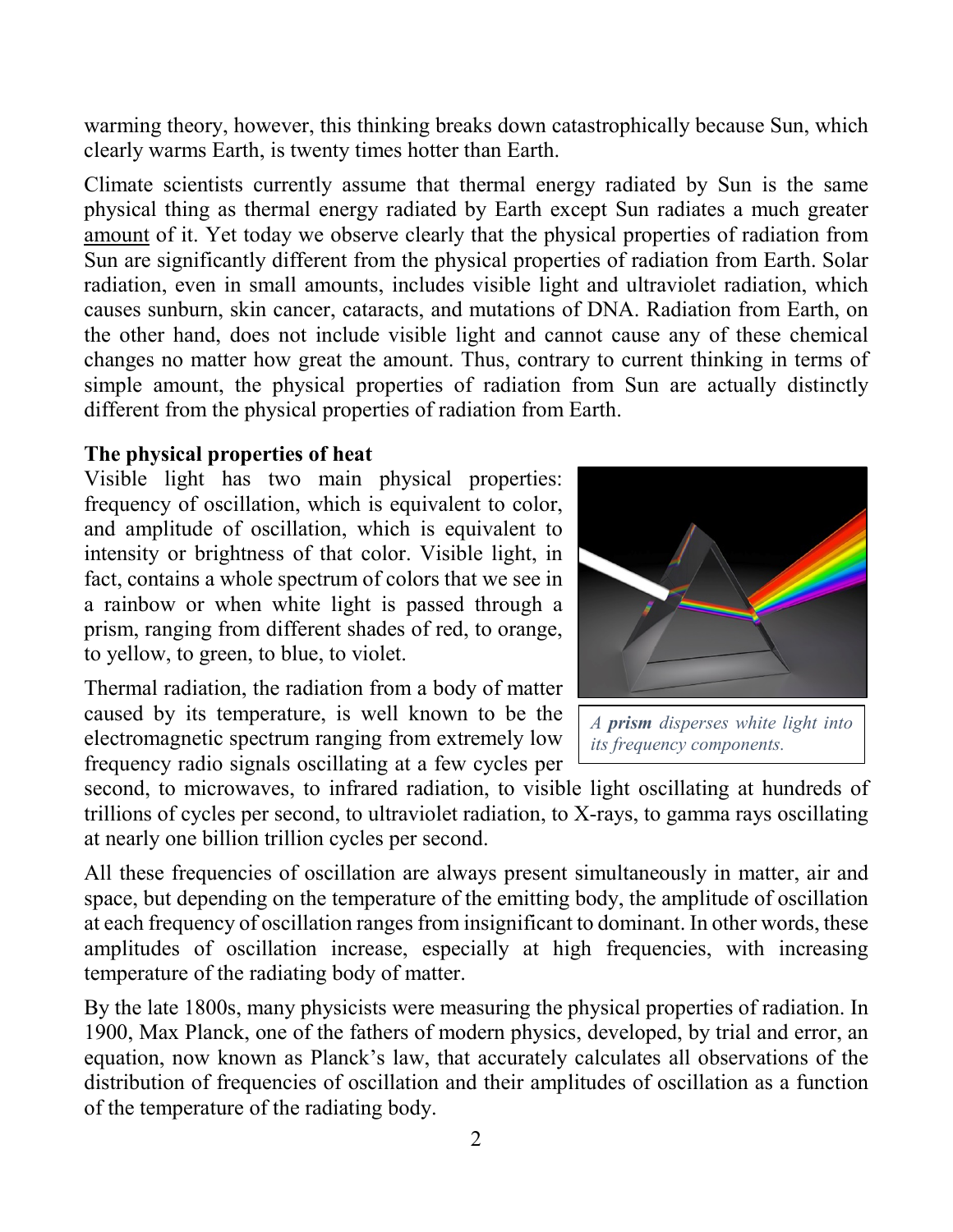**Oscillation of what?** By the late 1800s, the atomic revolution in science was underway with the discovery of electrons in 1897 and the nucleus of atoms in 1909. Physicists and chemists began to understand the structure of atoms and that matter consists of atoms bonded together into molecules. These bonds are not rigid. In the  $20<sup>th</sup>$  century, it became clear that thermal energy within matter consists of the simultaneous oscillation of all of these bonds holding matter together. Each bond oscillates between forces of repulsion as atoms get too close and forces of attraction as atoms get farther apart.

Planck's law shows that the higher the temperature of the body, the greater the amplitude of oscillation at each frequency of oscillation and the greater the frequencies of oscillation that have the greatest amplitudes of oscillation. Furthermore, the greater the amplitude of oscillation, the greater the average length of the bond and, therefore,



*Planck's law is an equation derived by experiment that calculates the observed amplitude of oscillation at each frequency of oscillation for radiation from a body of matter at a given absolute temperature in units of kelvin. The hotter the body, the higher the amplitude of oscillation at each and every frequency of oscillation and the higher the frequencies with major amplitudes. Note that the frequencies emitted by Earth (green) are a tiny subset of the frequencies emitted by Sun (yellow).*

the greater the volume of the matter. Most materials are observed to expand when they are heated.

The physical properties of transferred heat, therefore, vary significantly with the temperature of the radiating body. Heat radiated by the very hot Sun (yellow in the figure) contains much higher frequencies of oscillation and much higher amplitudes of oscillation at each and every frequency of oscillation than heat radiated by the much cooler Earth (green).

It is these much higher frequencies of oscillation in the ultraviolet-B range that cause sunburn, skin cancer, cataracts, and even mutations—chemical reactions that cannot be caused by any amount of infrared radiation from Earth. In this way, the average temperature of Earth's surface is determined by how efficiently these much higher frequencies of oscillation penetrate Earth's atmosphere.

# **What is thermal energy physically?**

In 1900, Planck was able to write his law by postulating that thermal energy (E) equals a constant (h) times frequency  $(F)$ , where E=hF. This simple equation says that thermal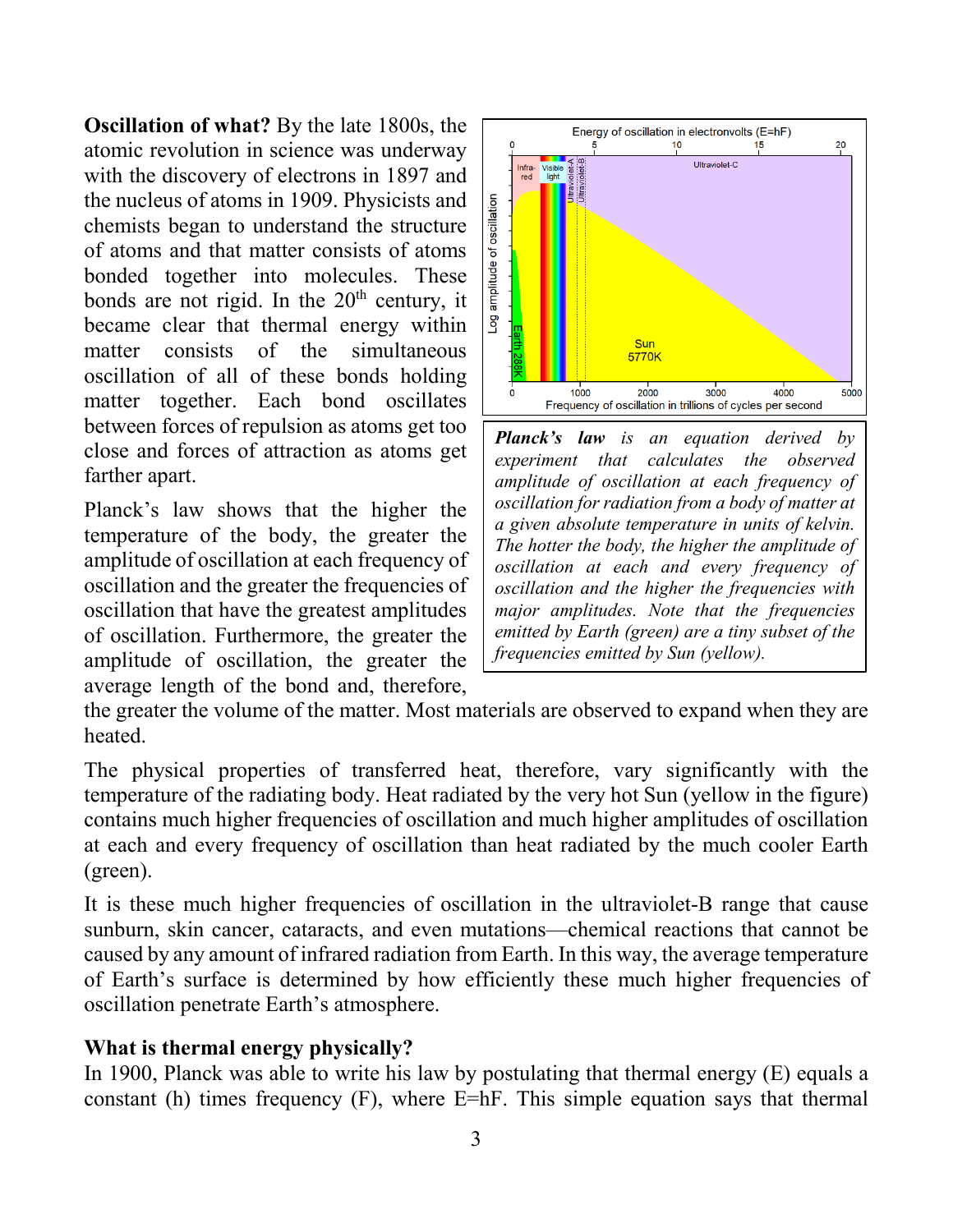energy is physically identical to frequency of oscillation times a scaling constant (h, the Planck constant), which simply changes the units of measure from cycles per second to energy measured in either joules or electronvolts.

In 1905, Albert Einstein used this equation, E=hF, to describe the photoelectric effect where light, with a color above some minimum frequency in the blue to violet color range, is observed to release electrons from a fresh, unoxidized, metallic surface. In this usage, E is the minimum level of energy, the minimum frequency of oscillation, required to break the bond holding an electron to a molecule of some specific metal. Atmospheric chemists similarly use this equation, E=hF, to specify the minimum level of energy, the minimum frequency of oscillation, required to break a chemical bond that is holding together, for example, the two atoms of an oxygen molecule. Einstein visualized E as a discrete number, an amount of energy, a quantum of energy, a particle of light, which soon became known as a photon. Einstein's concept of a "light quantum" in 1905, led to the development of modern quantum physics and modern particle physics.

This simple equation, E=hF, however, contains a most surprising and inconvenient truth. When applied to heat, frequency (F) is the electromagnetic spectrum, well-known to be a spectrum of frequencies of thermal oscillations, as described above. A constant (h) times a spectrum of frequencies of oscillation must equal a spectrum of energies of oscillation. Thermal energy E, therefore, is not a quantum, a photon, or a particle—it is a spectrum of energies where each frequency of oscillation has a different energy of oscillation—the higher the frequency, the higher the energy of oscillation. Each frequency is the frequency of oscillation of a single physical oscillator, which is a single degree of freedom of motion of a single bond. Each oscillator is oscillating at a specific frequency, which is a specific level of energy (E=hF). Energy is not limited to be an integer multiple of some basic quantum value of energy as assumed in quantum physics. An individual discrete energy can be any value. Thermal energy is the spectrum of all discrete energies of all degrees of freedom of motion of all physically discrete bonds oscillating simultaneously.

In summary, Planck's law calculates, based on the temperature of the radiating body of matter, the observed amplitude of oscillation at each frequency of oscillation throughout the whole electromagnetic spectrum. Thermal energy at each frequency of oscillation is the same physical thing as the frequency of oscillation. Heat, however, that which must be absorbed to increase the temperature of a body of matter, is the difference between the Planck curve for the final temperature minus the Planck curve for the starting temperature. Heat, therefore, is a spectrum of values of the difference in amplitudes of oscillation at each frequency of oscillation. A body of matter is heated by absorbing radiation that contains greater amplitudes of oscillation at each frequency of oscillation throughout the whole electromagnetic spectrum that is being radiated. This radiation, this heat, can, at best, raise the temperature of the absorbing body only as high as the temperature of the radiating body.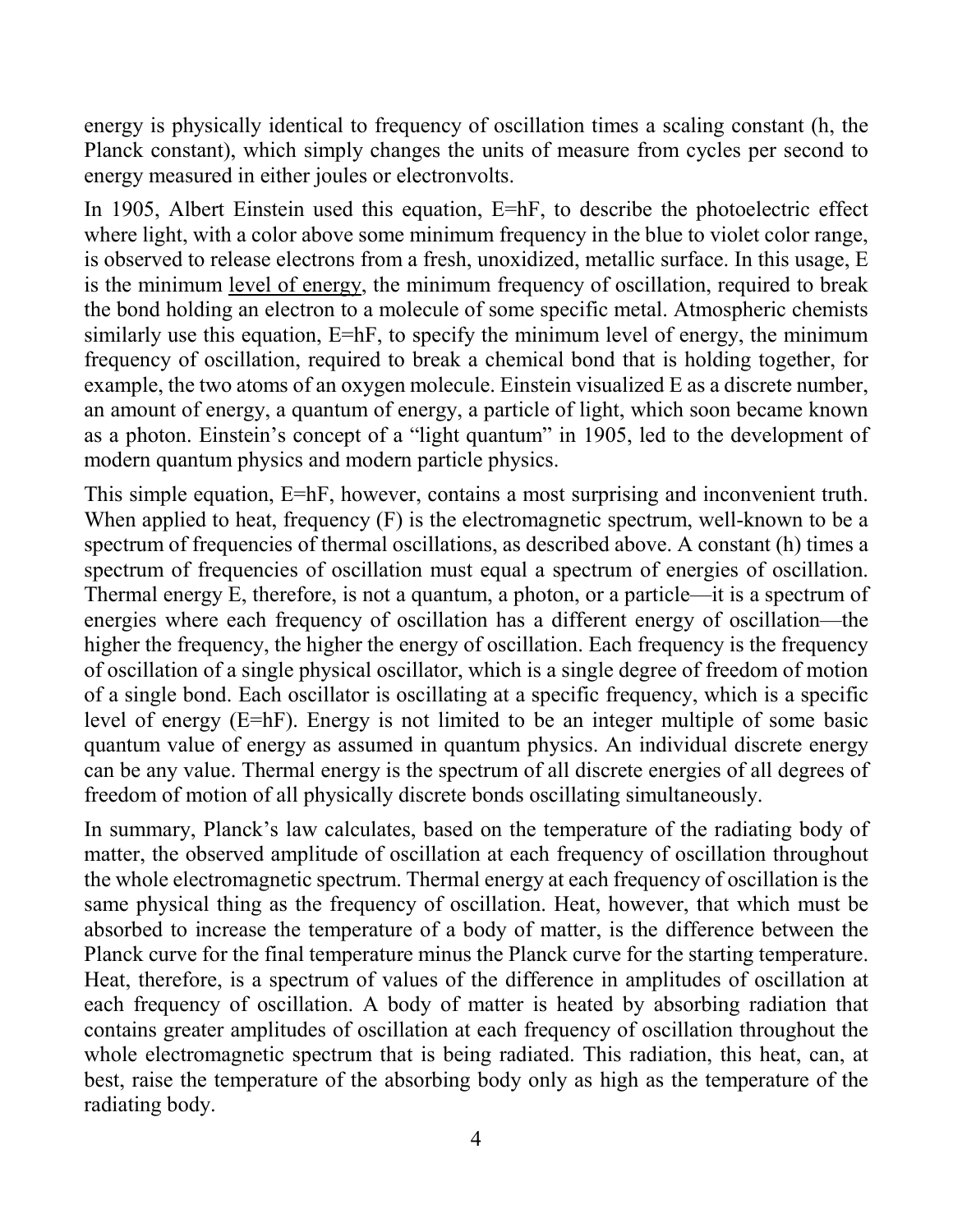#### **Heat flows by resonance**

Heat is observed to flow spontaneously through matter, through air, and through space from higher temperature to lower temperature. How can a spectrum of frequencies flow? The only option I know of is by resonance.

Resonance is a widely observed physical process whereby two discrete physical oscillators, oscillating at nearly identical frequencies, average their amplitudes of oscillation. In the simplest case, one-half the difference in amplitude of oscillation moves from the higher amplitude oscillator to the lower amplitude oscillator. From Planck's law, this means at each frequency of oscillation that some amplitude of oscillation moves from the higher temperature oscillator to the lower temperature oscillator, in effect averaging the two amplitudes. When resonance occurs simultaneously across all frequencies of oscillation, the two temperatures of two similar bodies are averaged, as typically observed. The greater the difference in temperature, the greater the amount of amplitude that flows at each frequency. Heat is the flow of this broad spectrum of amplitudes. The greater the difference in temperature, the greater the flow of heat, the greater the flux of heat, which is also typically observed.



*The rate of warming, the rate heat flows, decreases with decreasing difference in temperature forming an asymptotic curve. The black line shows temperature increase of a small black object caused by radiation from a light bulb. The blue line shows similar warming caused by two identical light bulbs. The red line shows the temperature calculated by adding 4.6% times the ending temperature minus the existing temperature at each 10 second interval.*

Resonance can occur by the physical touching of two oscillators and thus by conduction, but it is also observed to occur across air and space by electromagnetic communication. A radio station radiates (broadcasts) at a specific frequency. We tune a radio receiver to resonate at that specific frequency, thereby receiving a signal with most amplitude just from that single transmitter.

Electromagnetic communication is made possible by the observation that an oscillating electric charge induces what we think of as an oscillating electric field. This oscillating electric field then induces an oscillating magnetic field. The oscillating magnetic field then induces an oscillating electric field, and so on, providing a way for resonance to occur. We still have much to learn about the detailed physics of electromagnetic communication about precisely how resonance occurs.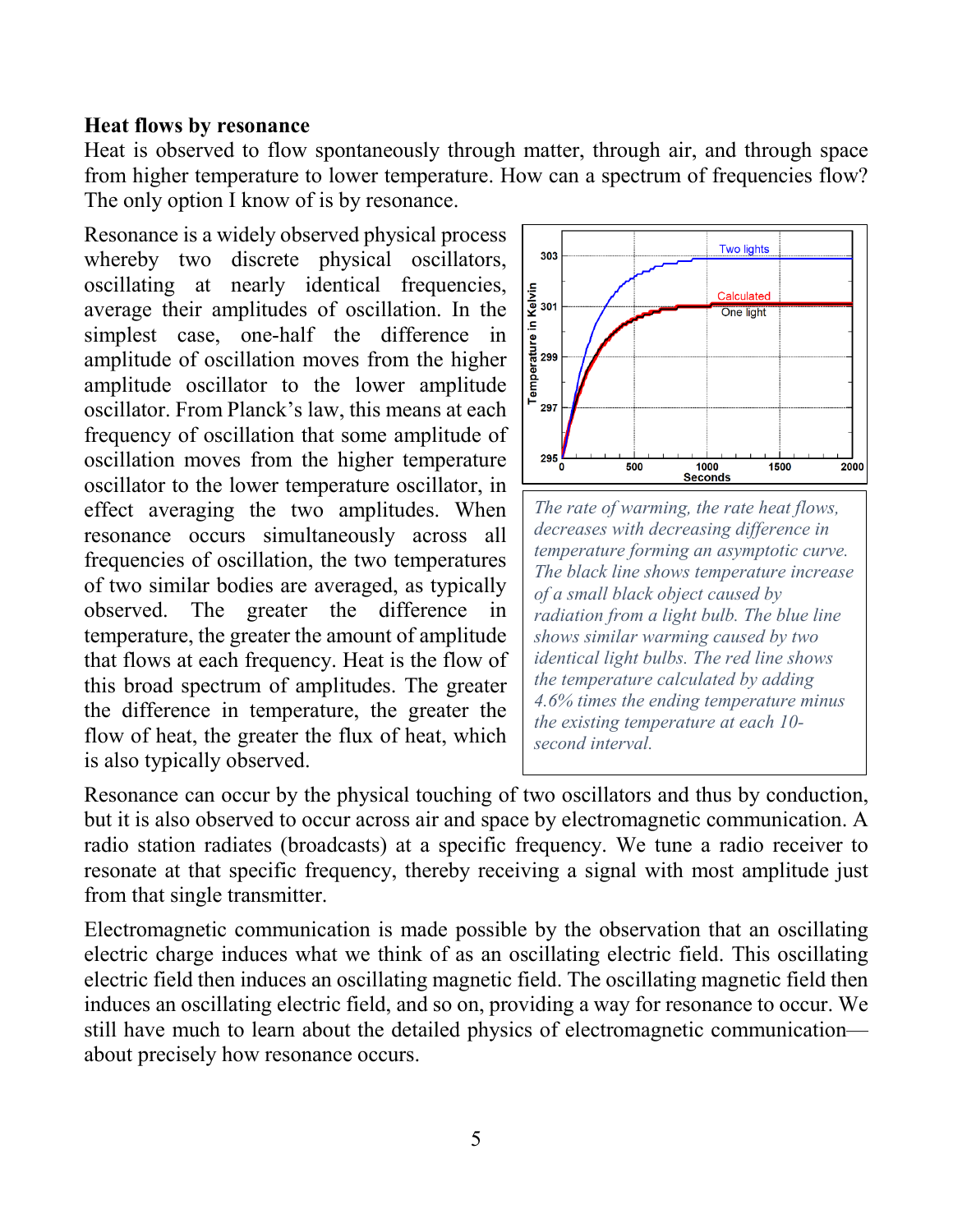#### **Resonance is all around us**

We all hear by resonance. The frequencies of sounds in air resonate with tiny hairs in our inner ear, sending signals to our brain that let us differentiate all the different frequencies. Similarly, a tuning fork in air resonates when an identical tuning fork oscillates nearby.

We all experience resonance when pushing a child on a swing. If we push at the same frequency as the swing is moving, the swing will go higher and higher.

We all see via resonance. When sunlight shines on a green leaf, for example, most frequencies of radiation are absorbed by the leaf, but the green frequencies are, in effect, reflected. Well, actually the color-forming bonds resonate with the light source at the frequencies of their natural color green. These color-forming oscillators then resonate with three different cells in the cones of our eyes (L, M, and S), each of which have a different amplitude response to frequency. Our brain can then differentiate ten million different colors just from these three amplitude responses



in the same way that the color of a pixel on your RGB computer screen is determined by three different shades of Red, Green, and Blue primary colors.

For the propagation of heat, resonance is occurring at each and every frequency simultaneously. On a cold, clear night, bonds oscillating on the surface of Earth resonate with much colder bonds in deep space, leading to the transfer of a great deal of heat. When a cloud is present, often heated by the Sun, the difference in temperature with Earth is much smaller, so that much less heat is transferred.

Resonance is the process in Nature that quantum physicists try to explain as quantum entanglement, where the physical state of something here influences the physical state of something at an arbitrary distance over there with no visible connection between them. Resonance is all around us, it occurs by line of sight, and it is the primary way that living organisms sense the physical world.

## **The thermal effects of radiation decrease with distance**

Frequency of oscillation in radiation and the chemical energy E=hF in radiation are clearly observed not to change with distance, even over galactic distances, except for a small shift when the radiating body is moving relative to the absorbing body—known as the Doppler effect. Amplitude of oscillation in radiation similarly does not change with distance—it only changes through resonance. There is no friction in space to change frequency or amplitude. The heat transferred, however, is observed to decrease with the square of the distance travelled and with decreasing angle of the absorbing surface to the line of sight.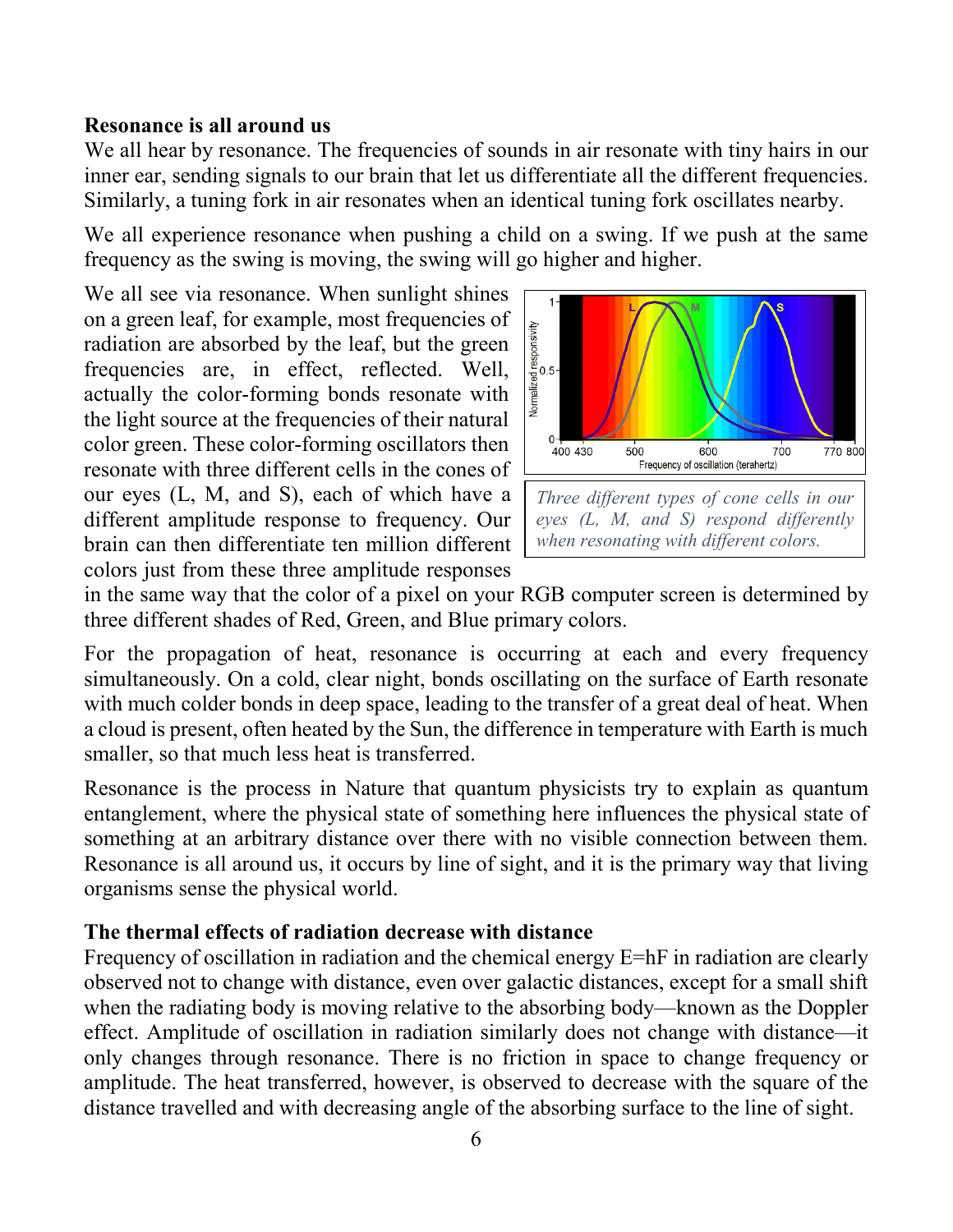A body of matter looks smaller at a distance because the "size" we see is the solid angle subtended by the distant body at our eye. This solid angle is inversely proportional to the square of the distance. When two bodies are close together, each bond oscillator on the emitting surface resonates with a similar bond oscillator on the absorbing surface. As the bodies move apart, the percent of oscillators on the absorbing surface that resonate, the density of oscillators on the absorbing surface that resonate, decreases proportionally to the square of the distance. In this way, each bond oscillator on the absorbing surface must share by conduction the amplitude of oscillation transferred with an increasing number of bond oscillators that do not resonate with the distant oscillator. There is a similar effect, as the angle of the absorbing surface to the line of sight decreases from ninety degrees to zero.

# **What is the velocity of light?**

For more than 2500 years, natural philosophers and scientists have argued whether electromagnetic radiation, a small subset of which is visible light, travels through space as a wave, a particle, or, in modern physics, via some mixture of both called wave-particle duality. These three alternatives are hard to understand physically. Waves travel by deforming a medium such as water or rock, and physicists have proven that there is no light-conducting medium in space. There are no particles of light as explained above. E=hF is a spectrum, not a quantum. Furthermore, waves and particles are physical things that we can see, while we cannot see light until it is absorbed by matter. Why do we insist on explaining things we cannot see in terms of waves and particles that we can visualize? We cannot see radio signals because each is a specific frequency.

The apparent velocity of light is measured to be a very large value, nearly three hundred thousand kilometers per second. Our current experience with waves and particles makes it hard to conceive of how they could move physically at such a high velocity and how this velocity could be constant. Recognizing that light travels by resonance suggests that what we think of as the constant velocity of light might simply be the very short time it takes for resonance to happen via line of sight from close at hand to galactic distances.

# **Greenhouse gases absorb some thermal radiation but not heat**

Heat is a very broad spectrum of frequencies of oscillation with amplitudes of oscillation described by the Planck's law curve based on the temperature of the radiating body minus the Planck's law curve based on the temperature of the absorbing body. Greenhouse gases, however, are clearly observed to absorb only very small parts of this spectrum. Carbon dioxide, for example, simply absorbs the resonant frequencies of its bonds that make up less than 16% of the frequencies in the spectrum required to constitute the heat radiated by Earth. If you have 16% of a person, you do not have a person. In the same way, greenhouse gases do not absorb heat—they just absorb some oscillatory energy into the molecular bonds, which has no direct effect on air temperature.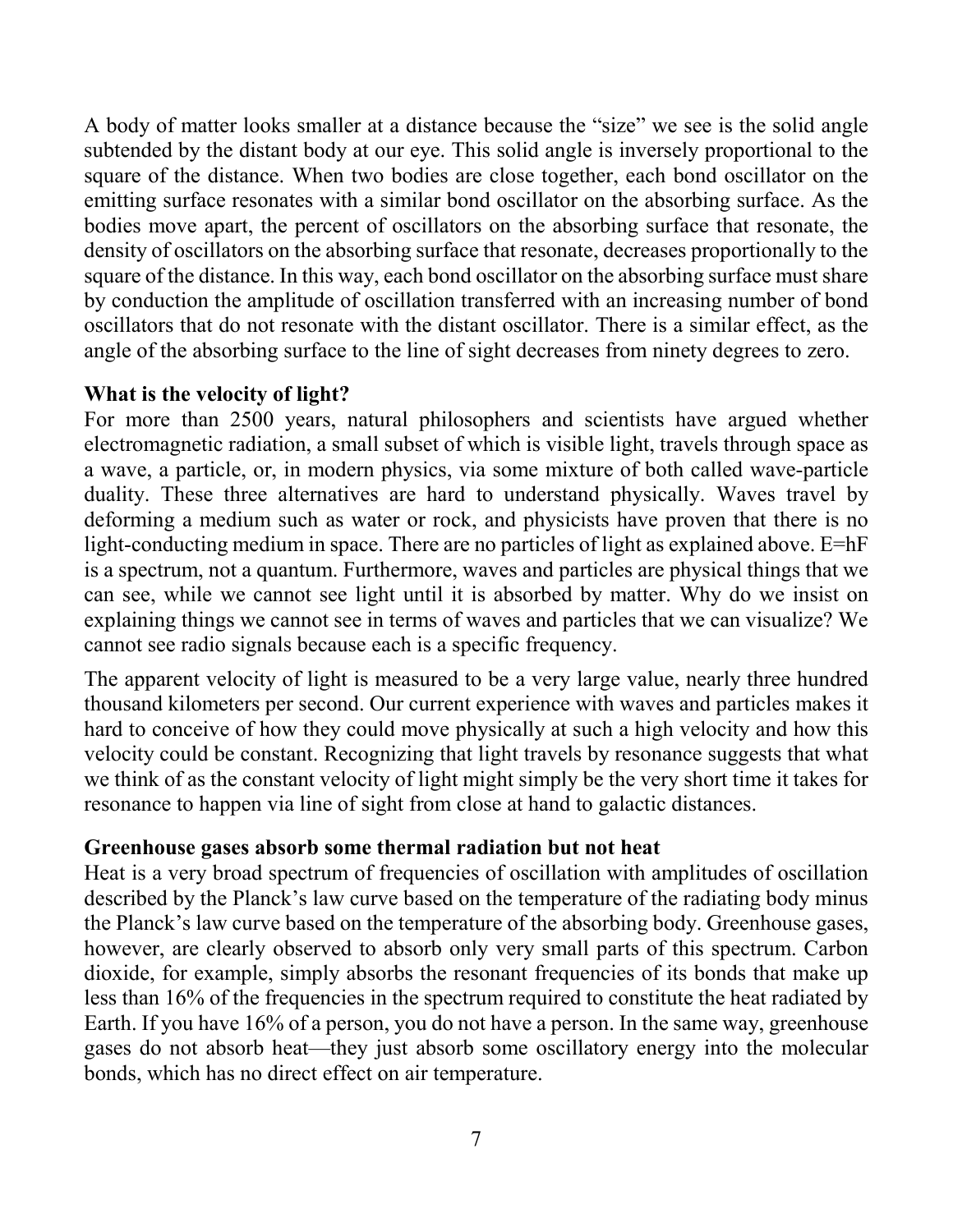Temperature in air is well-known to be determined by the average kinetic energy of the independent movements of all air molecules travelling and colliding in random directions through space. To convert radiant energy absorbed into the bonds holding the molecule together to air temperature, we must assume that the absorbed oscillatory bond energy is converted through myriads of collisions to kinetic energy of motion of all air molecules. Even if such conversions actually occur efficiently, which they probably do not, the kinetic energy from a single carbon dioxide molecule must still be shared with 2500 other gas molecules because carbon dioxide makes up only 0.04% of air.

Furthermore, Planck's law shows us that the only way that radiation can warm a body of matter, is if the radiation comes from a hotter body that has bonds oscillating at higher amplitudes of oscillation for each and every frequency of oscillation. There is no physical way, without adding heat from a hotter body, for radiation from Earth to have its amplitude of oscillation at every frequency of oscillation increased so that it could warm Earth's surface. Heat cannot flow by resonance from a warm body of matter to a warmer body of matter. Terrestrial radiation does not contain high enough amplitude of oscillation at each and every frequency of oscillation to warm Earth. Greenhouse-warming theory is not physically possible.

#### **Humans most likely caused observed global warming from 1970 to 1998**

Solar radiation is well observed to warm Earth every day. Solar radiation, as shown by Planck's law, contains significantly larger amplitudes of oscillation than radiation from Earth at each and every frequency of oscillation.

Ultraviolet-C frequencies of solar radiation are nearly all absorbed in the stratosphere, causing dissociation of oxygen molecules and leading to the formation of ozone molecules. Then ultraviolet-B radiation causes dissociation of ozone molecules in the lower stratosphere in an endless oxygenozone cycle that continually forms and destroys the ozone layer every 8.3 days on average. Dissociation causes a molecular bond to come apart, allowing the molecular pieces to fly apart at very high velocity. Dissociation, in this way, converts all energy in the chemical bond directly into kinetic energy of motion, efficiently raising air temperature.



*are nearly all absorbed in the atmosphere at altitudes above 20 km.*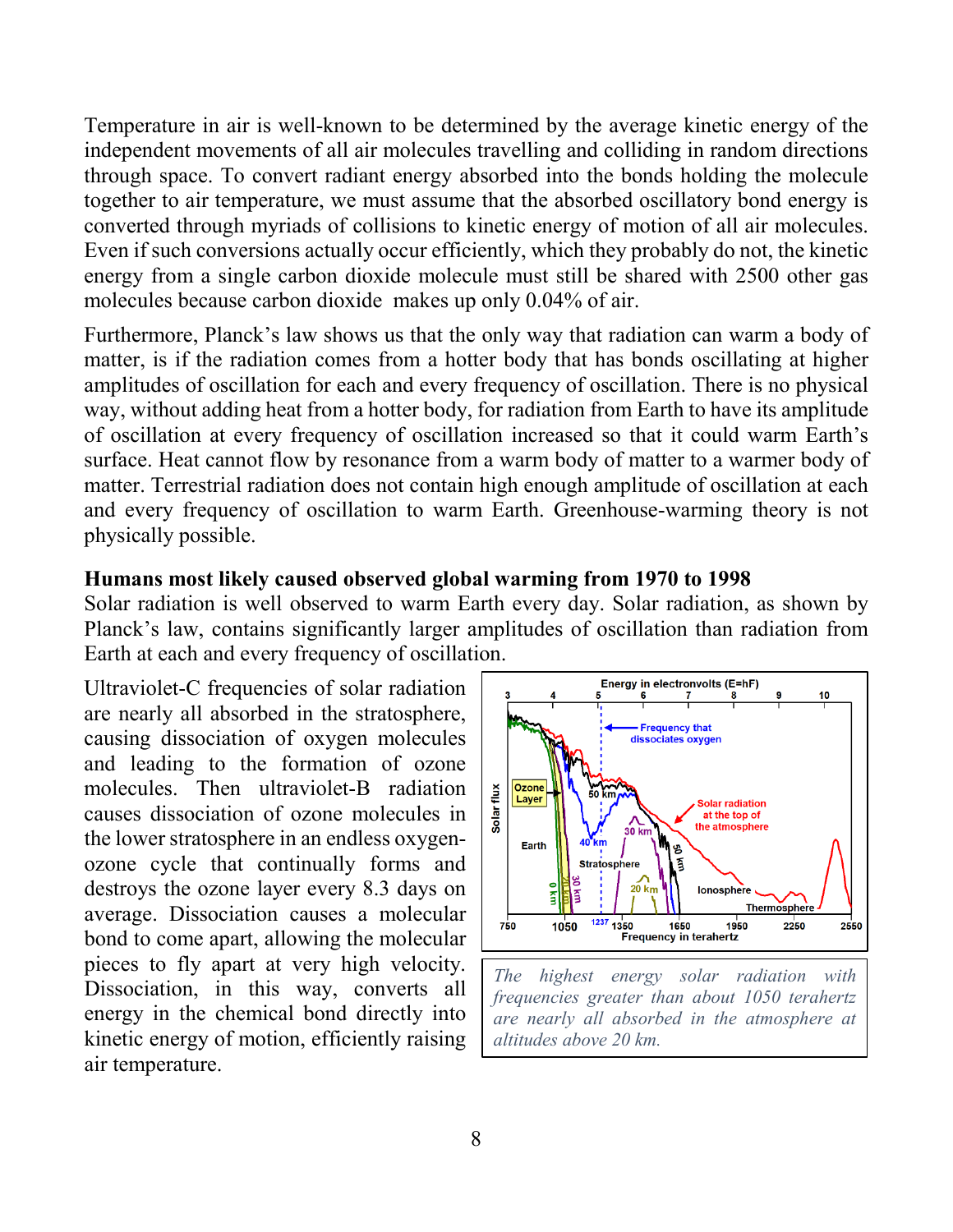In this way, the ozone layer protects life on Earth from Sun's hottest, most damaging ultraviolet-C and ultraviolet-B radiation. When the amount of ozone in the ozone layer is decreased, when ozone is depleted, less ultraviolet-B radiation is absorbed in the ozone layer, cooling the ozone layer as observed, and more ultraviolet-B is measured to reach Earth's surface, warming Earth, as observed. Ultraviolet-B radiation penetrates oceans tens of meters, efficiently increasing ocean heat content and sunburning corals.

On land, however, ultraviolet-B radiation is absorbed warming the surface during the daytime, but much of this warmth can be radiated back as infrared radiation at night. In heavily populated areas, however, ground-level ozone pollution is formed in the presence of sunlight by chemical reactions between oxides of nitrogen and volatile organic compounds. When ultraviolet-B radiation dissociates this ground-level ozone pollution, air temperatures rise. This dissociation appears to explain why global warming from 1970 to 1998 was twice as great in the northern hemisphere as in the southern hemisphere because the northern hemisphere contains eighty-eight percent of global population and most air pollution.

Furthermore, ozone depletion is greatest within the Arctic and Antarctic circles, explaining widely observed arctic amplification of global warming and why the greatest warming since 1970 observed anywhere on Earth was along the Antarctic Peninsula. In addition, ozone depletion is greatest during late winter/early spring, raising global minimum average temperatures more than global maximum average temperatures.

Humans depleted the ozone layer from 1970 to 1995 by manufacturing chlorofluorocarbon gases (CFCs) used widely for refrigerants, spray-can propellants, solvents, and such. When these CFCs rise into the stratosphere, they are broken down by ultraviolet radiation, releasing chlorine atoms. One atom of chlorine in the ozone layer has been shown by three Nobel laureates to catalyze numerous heterogeneous chemical processes that can destroy more than 100,000 molecules of ozone. Thus, ozone depletion is the Achilles heel of the climate system.

When the Antarctic ozone hole was discovered in 1985, scientists and political leaders moved quickly to pass the United Nations Montreal Protocol on Substances that Deplete the Ozone Layer, which mandated rapid cutback in manufacturing of CFCs. By 1993, the increase in CFCs in the atmosphere stopped. By 1995, the increase in ozone depletion stopped. By 1998, the increase in average global temperature stopped for 16 years. Humans appear to have caused global warming by manufacturing CFCs and humans appear also to have stopped the increase in global warming by limiting CFC production.

CFCs are very stable molecules that remain in the atmosphere for many decades. Ozone depletion, therefore, is not likely to be reduced to 1970 levels for many more decades. This natural decay is slowed by an ongoing black market in CFC gases especially in lesserdeveloped countries and the recent discovery that insulating-foam-blowing industries in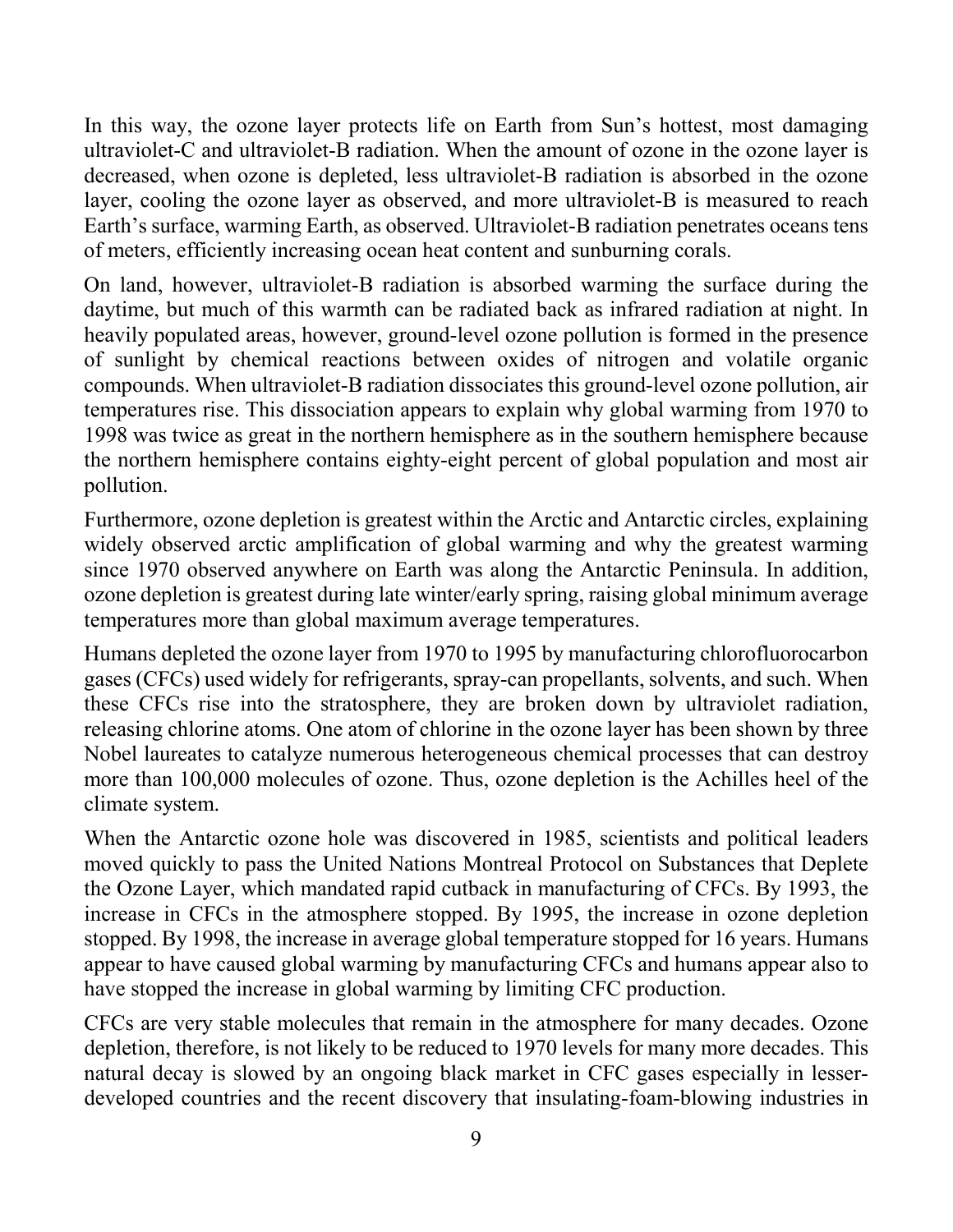China are ignoring the Montreal Protocol. As long as ozone remains depleted, increased ultraviolet-B radiation sublimates snow on the surfaces of glaciers and warms the oceans very efficiently.

#### **Volcanic eruptions both cool and warm Earth**

Volcanic eruptions also deliver chlorine and bromine gases into the lower stratosphere where they are observed to deplete ozone, causing short-term warming. Big, explosive eruptions, however, also form sulfuric-acid aerosols in the lower stratosphere that reflect and scatter sunlight, causing net global cooling of about one-half degree centigrade for two to four years. This short-term cooling of the whole ocean surface is modeled to reduce ocean temperatures for as long as a century. That is why several major explosive eruptions per century, continuing over tens of thousands of years, are observed to cool oceans incrementally down into ice-age conditions (blue line for deep ocean temperature in the figure).



Hot chlorine and bromine gases rising from basaltic lava flows, on the other hand, are observed to cause sudden global warming but form little if any cooling aerosols. Rapid global warming from 2014 to 2016 appears to have been caused by the slow, effusive eruption of the volcano Bárðarbunga in Iceland, which spread basaltic lava over an area of 85 square kilometers within six months, the largest basalt flow since 1783. Extensive basaltic eruptions throughout Earth history, covering hundreds to millions of square kilometers of Earth's surface, are all contemporaneous with periods of major warming the larger the flow, the longer the eruption lasts, the greater the warming.

Extensive basaltic eruptions on land that cause global warming are most common in areas of continental rifting such as Iceland and the East African Rift, while explosive eruptions forming aerosols that cause global cooling are most common above subduction zones where ocean plates and continental plates are converging. The prime example is the "Ring of Fire" formed around the Pacific Ocean today, involving 452 explosive volcanoes. Motions of tectonic plates covering Earth's surface control climate in this way, causing net warming when continental rifting is most frequent and net cooling when subduction is most widespread.

Details in the geologic record document sudden global warming within just a few years followed by slow global cooling over tens of thousands of years in highly erratic sequences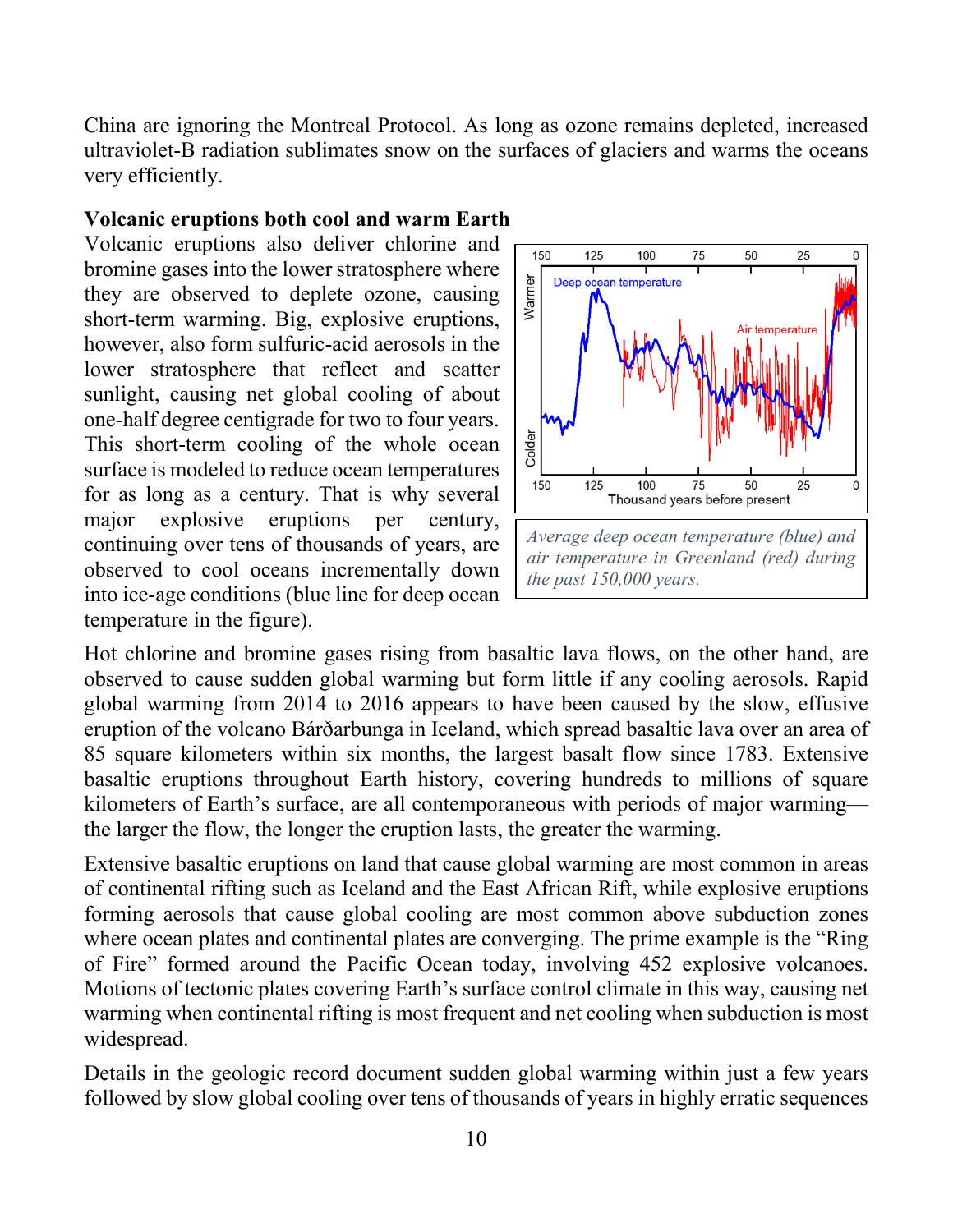often as short as just a few thousand years (red line for air temperature in the figure). This interplay between basaltic lava flows and explosive, aerosol-forming volcanic eruptions explains the geologic record in considerable detail. The largest basaltic eruptions covering millions of square kilometers and erupting over tens of thousands of years, produce the greatest warming, ocean acidification, and mass extinctions. Changes in greenhouse gas concentrations, on the other hand, are unable to explain most of the details of climate change documented throughout the geologic record.

## **The greenhouse consensus is built on mistaken science**

Most climate scientists have worked very hard together for decades to demonstrate consensus behind greenhouse-warming theory so that political leaders would act promptly to reduce greenhouse-gas emissions. Climate scientists have also diligently fought off politically motivated sceptics who fear new government regulations if it is shown that humans can affect climate significantly. Thus, it is easy to understand why the possibility that the science of greenhouse-warming theory could be mistaken is anathema to the scientists, while the possibility that humans manufacturing CFCs could have caused the warming from 1970 to 1998 is anathema to climate sceptics, many of whom are staunchly libertarian.

Unfortunately, most climate scientists, hiding behind "the consensus", refuse to even look at papers that question greenhouse theory. Most leading scientific journals refuse to even send papers our for review that question greenhouse theory. This is not good science. Consensus is the stuff of politics. Debate is the stuff of science. Science evolves. Science is never settled.

What is described in this short document provides, if correct, a revolution in thinking about radiation and heat in thermodynamics, climate science, and quantum physics. What are the chances that I am correct? Everything written here is based on direct observation of Nature. There are no assumptions. Interpretations of these basic observations do not depend on some theory. The closest thing to truth in science is quality observation of Nature.

Physics is about what is physically happening in the world around us. The fundamental goal of science is to understand Nature and how Nature works. We still have a lot to learn from Nature. Science is not done by popular vote. Science is not done by consensus. A major benefit of science is that, over time, it is self-correcting, but only if some scientists have minds open to evaluating new observations and new insights.

As long as climate scientists continue to ignore clear evidence that greenhouse warming theory appears to be mistaken, they are causing those who believe in the value of science for informing sound public policy to squander very large amounts of money and political capital. They are also delaying efforts to minimize ozone depletion that would reduce observed global warming. Warming due to volcanic eruptions recovers within years after the eruptions stop. Warming of the oceans due to CFC gases will continue to increase for